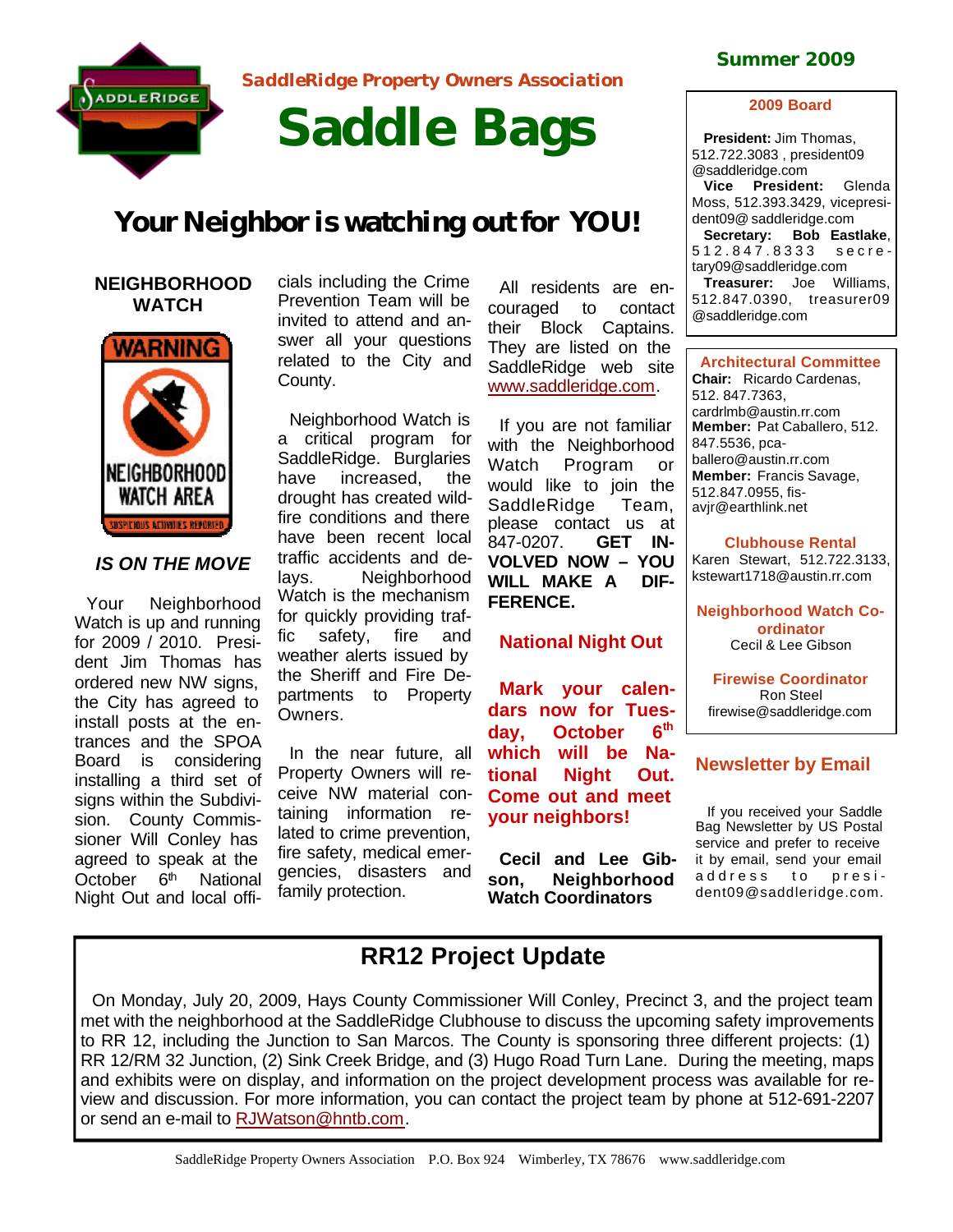# **President's Notes**

#### **Association Positions Filled**

The SaddleRidge Board is pleased to announce that all open positions have been filled by dedicated and well qualified people. The Board Secretary position has been filled by Robert Eastlake. Robert is not new to the Board and has served in several positions in the past. We thank Robert for his willingness to serve in this very important position. Our Neighborhood Watch Coordinator position has been filled by Cecil and Lee Gibson. The Gibson's were instrumental in starting the Neighborhood Watch program back in the late 1990's and have agreed to step back into this critical role in our neighborhood. Many of us know Cecil and Lee and are very appreciative of their dedication and willingness to serve the SaddleRidge community again.

#### **Neighborhood Concerns**

#### **Barking Dogs**

Several complaints have come to our board regarding barking dogs that have become a nuisance to the neighbors. This is in violation of our covenants and Hays County ordinances. Please be mindful that not only excessive barking noise at night is very disturbing, many people in the area have jobs where they work at home during the day and are also disturbed by constant barking of dogs nearby. Please find ways to prevent your animals from becoming a nuisance to others. Keeping dogs inside, the use of shock collars, and being certain the animals have all needs met with food and water may help. Be considerate of your neighbors.

#### **Fire Danger – Burn Ban in Effect**

The Burn Ban is back in effect for Hays County. The extremely hot temperatures have created a very dangerous situation for homeowners in our community as well as others. Have a dependable water source near any fires. Mowing tall grasses near residences also decreases the possibility of a residential fire. Please be "firewise" so all residents can remain safe from the extreme danger and devastation that fires cause.

#### **Water Conservation**

Along with the fire danger the unusually high temperatures have caused, conserving our precious water supply that comes primarily from the Hays Trinity aquifer (Glen Rose branch) becomes everyone's concern. The ex-

treme drought that we find ourselves in means our water usage is not being replaced. Since the water supply is not unlimited, all measures we can implement to limit our usage will help all users in this area of Texas. Each of us can help by using water limiting appliances, faucets, shower heads, etc. If you have landscaping, using a drip irrigation system helps place water at the best location without excessive evaporation. Installing a simple rainwater collection system for plant watering use will save considerable water. If you water, water during the cooler part of the day to minimize evaporation. There are multiple web sites that list water conservation suggestions. Let's all get together in SaddleRidge and make water conservation a primary concern.

Jim Thomas 2009 President

## **Article Contribution by Concerned Resident:**

*There are many newcomers to SaddlerRdge that may be interested in helping keep the balance of nature. Take a moment to read an article from a concerned naturalist in our neighborhood:*

#### **Please Don't Feed the Deer**

Just in case you hadn't noticed, summer is here and that means hot and dry weather. And it REALLY does not bode well for the critters that rely on that vegetation in one form or another.

Like our feathered friends, the birds. Seed eating birds will have a hard time finding enough things to eat since so many of the plants won't have a good flowering season, if they even

flower at all. Without rain, the flowers that create the pollen that supports the bees will be sparse. The bees are already in decline; the drought may hasten it even more. The birds that feed insects to their nestlings (the ones that hatch at least) will find fewer and fewer of those insects, and will have to work harder to find them since the bugs, busy and on the move, will be having a hard time finding living leaves to munch on. The lizards and any other critters that eat insects will be extending a lot of energy moving around trying to find their next meal. The small ground mammals will be working extra hard trying to find whatever it is they eat.

Everything suffers in this heat and drought. These little guys in the food chain are easy to miss. Their struggles tend to go unnoticed. Other than feeding the birds, most of us don't do anything to help these smaller, lesser things survive. After all, do you intentionally get aphids on your plants so the ants have something to farm? Do you keep an area in your yard damp and full of humus so the earthworms can thrive and feed the robins? How about letting the grubs take over your yard, giving the voles and mice something to eat so that the red tail hawk that lives in my neighbor's yard has something to feed its babies? These are the things

that occur when there is a natural biodiversity to the land. And it usually all takes place without our help. But we sometimes do things that affect the process, sometimes for good, sometimes for bad, sometimes intentionally, and sometimes unintentionally.

What we do see, and want to help, are the deer, and by now, those cute, cute fawns. They are bigger, more noticeable, and prettier than the skink or ground vole, even prettier than some (most) of the birds. Maybe that hawk doing lazy circles catches your eye, maybe not. But he sure isn't as easy to see as those little spotted fawns are.

So, what's the problem? Well, the fawns will be hungry, their moms will be thin, and we will want to feed them. After all, we